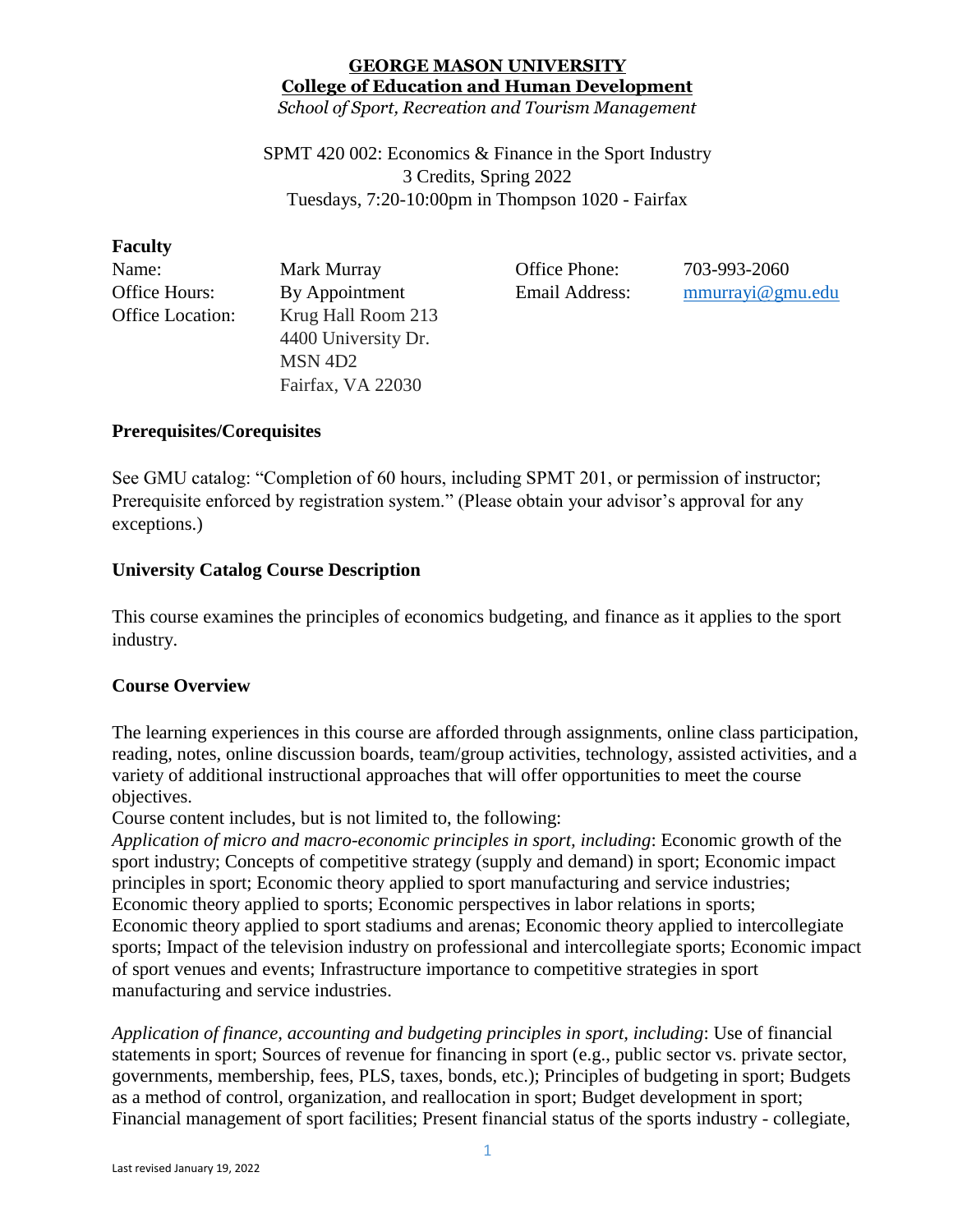professional, private, manufacturers; Concessions and merchandising in sport - trademark licensing, inventory, cost control, cash management; For profit and not-for-profit budgeting in sport; Development and sport fund-raising principles and methodology (campaigns, alumni, auctions); Development and presentation of business plans in sport.

## **Course Delivery Method**

This course will be delivered using a lecture format.

## **Learner Outcomes or Objectives**

This course is designed to enable students to do the following:

- 1. Apply economic principles in sport, including competitive strategy (supply and demand), and economic theory to sport industries, labor and stadiums/ arenas.
- 2. Identify the application of economic theory across professional and intercollegiate sports.
- 3. Identify sources of revenue for financing sport, including public sector and private sector.
- 4. Apply knowledge of key financial principles and promising practices for building and advocating strategic plans and business cases in sport.
- 5. Recognize key financial principles applicable to sport organizations.
- 6. Describe principles of budgeting, including types, development, for‐profit and not‐for‐profit and use as a method of control, organization, and reallocation.
- 7. Develop an appreciation of financial planning and management for sport facilities.
- 8. Assess the financial status of the sports industry and the role of television in sports.
- 9. Develop an appreciation of the interrelation of business strategic planning, financial management, and economics in the sport industry.
- 10. Describe the economic growth of the sport industry, including the economic impact of sport venues and events, at the professional and collegiate levels.

**Professional Standards** Upon completion of this course, students will have met the following professional standards: Not Applicable.

## **Required Texts**

Class Preparation: Readings will include assigned chapters within the text and/or current articles and news in sport management to be determined by instructor. Students may be required to be prepared each week with a reading (article, internet item, etc.) directly related to the course content for class discussion.

Required Texts (library reserve copies available for 2hr. check-out at Johnson Center)*:* 

**Leeds, M.A., Allmen, P., & Matheson, V.A. (2018).** *The Economics of Sports,* **6** *th Ed***. Upper Saddle River, NJ: Pearson.**

**Howard, D.R. & Crompton, J.L. (2018).** *Financing Sport, 4 th Ed***. Morgantown, WV: West Virginia University.**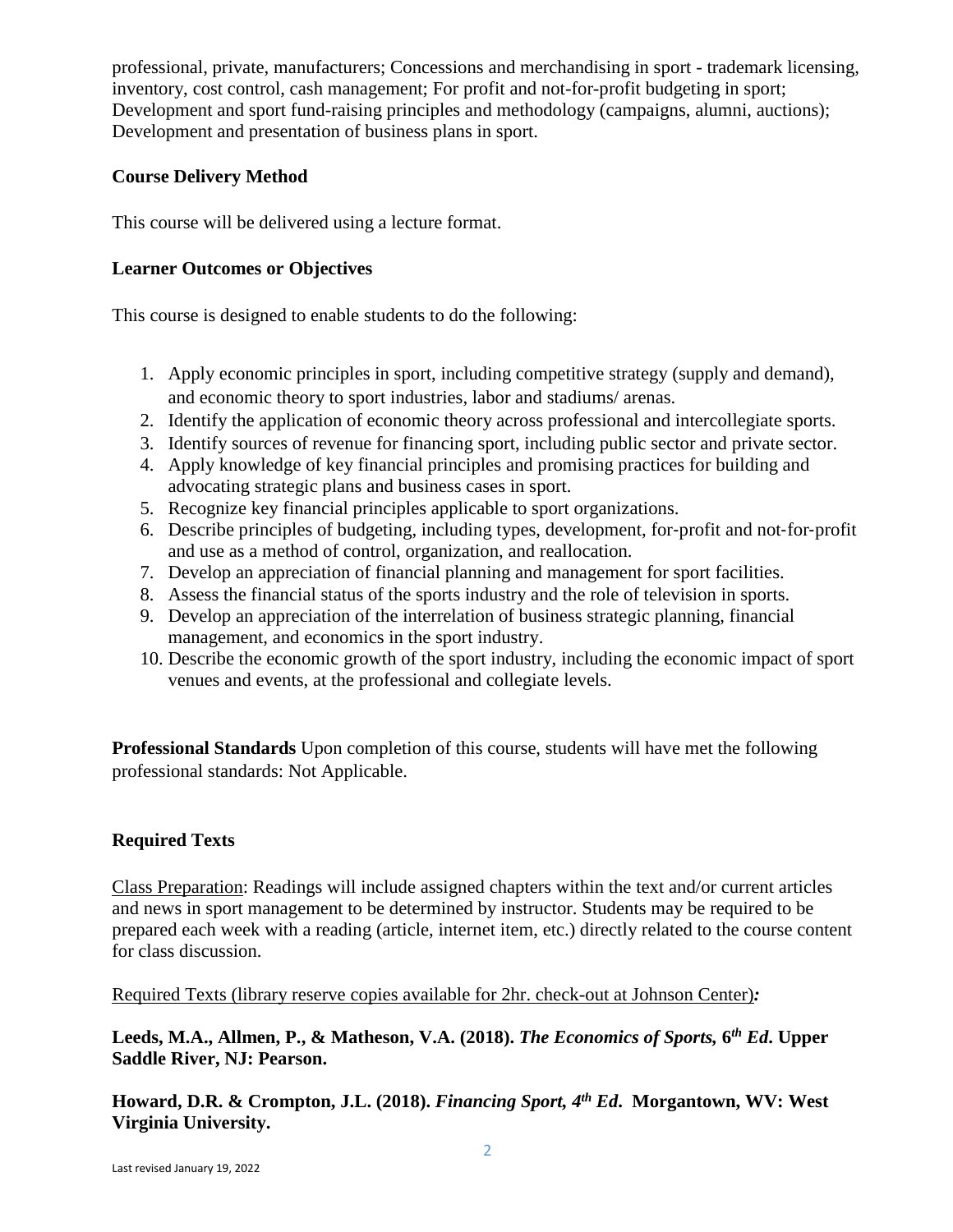Instruction notice: Professor may assign supplemental readings.

#### **Course Performance Evaluation**

Students are expected to submit all assignments on time in the manner outlined by the instructor by the due date (i.e. hard copy, Blackboard, oral presentation, etc). All late work will be penalized 10% for if turned in past the due date.

- **Class Assignments – 35% of final grade**
	- o Class assignments will include all assignments that do not fall under the other gradebook categories and will be completed during the in-person class period. Will also include assignments completed electronically during virtual class weeks.
- **Current Event Presentation – 10% of final grade**
	- o Student will report on a recent news topic that relates to a finance/economics topic in the sports world and lead a classroom discussion.
- **THIS or THAT Debate – 10% of final grade**
	- o Student will create a persuasive presentation that is supported by research on a financial or economic topic provided to them.
- **Mid-Term – 15% of final grade**
	- o A mid-term paper will be due on March 8. The paper will primarily be based on the Economics topics covered in the first half of the semester.
- **Start Up Business Plan – 15% of final grade**
	- o A sales pitch presentation of a new sports/recreation-related business plan will be due on May 3.
- **Final Exam – 15% of final grade**
	- o A final examination will be given electronically for assigned materials and topics covered in class. The exam will cover the full Finance Textbook as well as chapters 1&2 from the Economics Textbook. The test will include 100 multiple choice and True/False questions.

#### **Grading**

 $A_+ = 98-100$   $A = 94-97$   $A_0 = 90-3$   $B_+ = 88-9$   $B_0 = 84-7$   $B_0 = 80-3$   $C_+ = 78-9$  $C = 74-7$   $C = 70-3$   $D = 60-9$   $F = 0-59$ 

#### **Professional Dispositions**

See<https://cehd.gmu.edu/students/polices-procedures/>

#### **Class Schedule**

This class begins on Tuesday January 25 and ends on May 3. The final exam is on Tuesday May 17 from 7:30-10:00pm.

Although this is an in-person course, there may be a prescheduled week or two where students will meet virtually instead of in-person.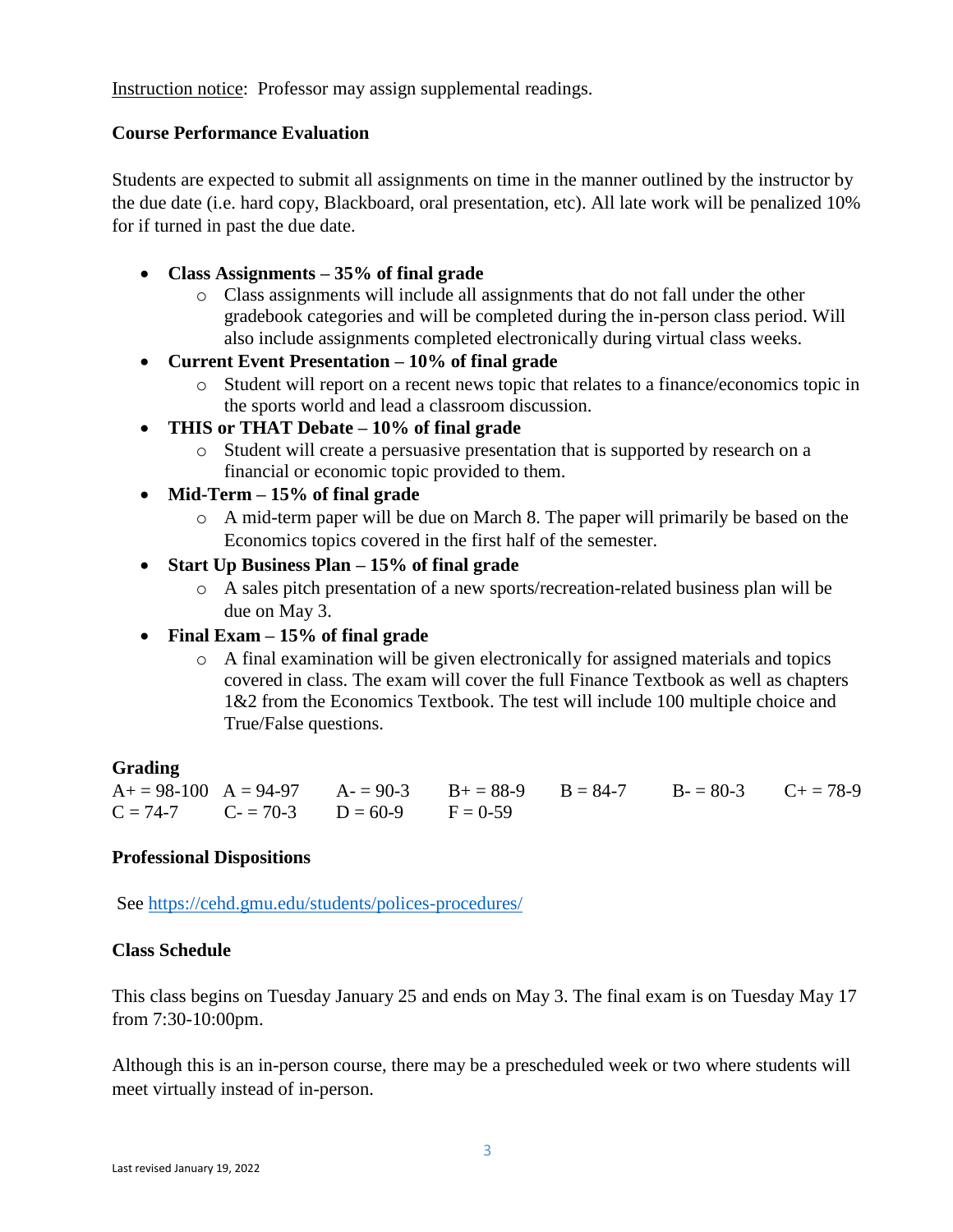Note: Faculty reserves the right to alter the schedule as necessary, with notification to students.

## **Core Values Commitment**

The College of Education and Human Development is committed to collaboration, ethical leadership, innovation, research-based practice, and social justice. Students are expected to adhere to these principles: [http://cehd.gmu.edu/values/.](http://cehd.gmu.edu/values/)

### **GMU Policies and Resources for Students**

### *Policies*

- Students must adhere to the guidelines of the Mason Honor Code (see [http://oai.gmu.edu/the-mason-honor-code/\)](http://oai.gmu.edu/the-mason-honor-code/).
- Students must follow the university policy for Responsible Use of Computing (see [http://universitypolicy.gmu.edu/policies/responsible-use-of-computing/\)](http://universitypolicy.gmu.edu/policies/responsible-use-of-computing/).
- Students are responsible for the content of university communications sent to their Mason email account and are required to activate their account and check it regularly. All communication from the university, college, school, and program will be sent to students **solely** through their Mason email account.
- Students with disabilities who seek accommodations in a course must be registered with George Mason University Disability Services. Approved accommodations will begin at the time the written letter from Disability Services is received by the instructor (see [http://ods.gmu.edu/\)](http://ods.gmu.edu/).
- Students must follow the university policy stating that all sound emitting devices shall be silenced during class/exams unless otherwise authorized by the instructor.

#### *Campus Resources*

- Questions or concerns regarding use of Blackboard should be directed to [http://coursessupport.gmu.edu/.](http://coursessupport.gmu.edu/)
- For information on student support resources on campus, see <https://ctfe.gmu.edu/teaching/student-support-resources-on-campus>
- **Notice of mandatory reporting of sexual assault, sexual harassment, interpersonal violence, and stalking:** As a faculty member, I am designated as a "Non-Confidential Employee," and must report all disclosures of sexual assault, sexual harassment, interpersonal violence, and stalking to Mason's Title IX Coordinator per [University Policy](https://universitypolicy.gmu.edu/policies/sexual-harassment-policy/)  [1202.](https://universitypolicy.gmu.edu/policies/sexual-harassment-policy/) If you wish to speak with someone confidentially, please contact one of Mason's confidential resources, such as [Student Support and Advocacy Center](https://ssac.gmu.edu/) (SSAC) at 703-380-